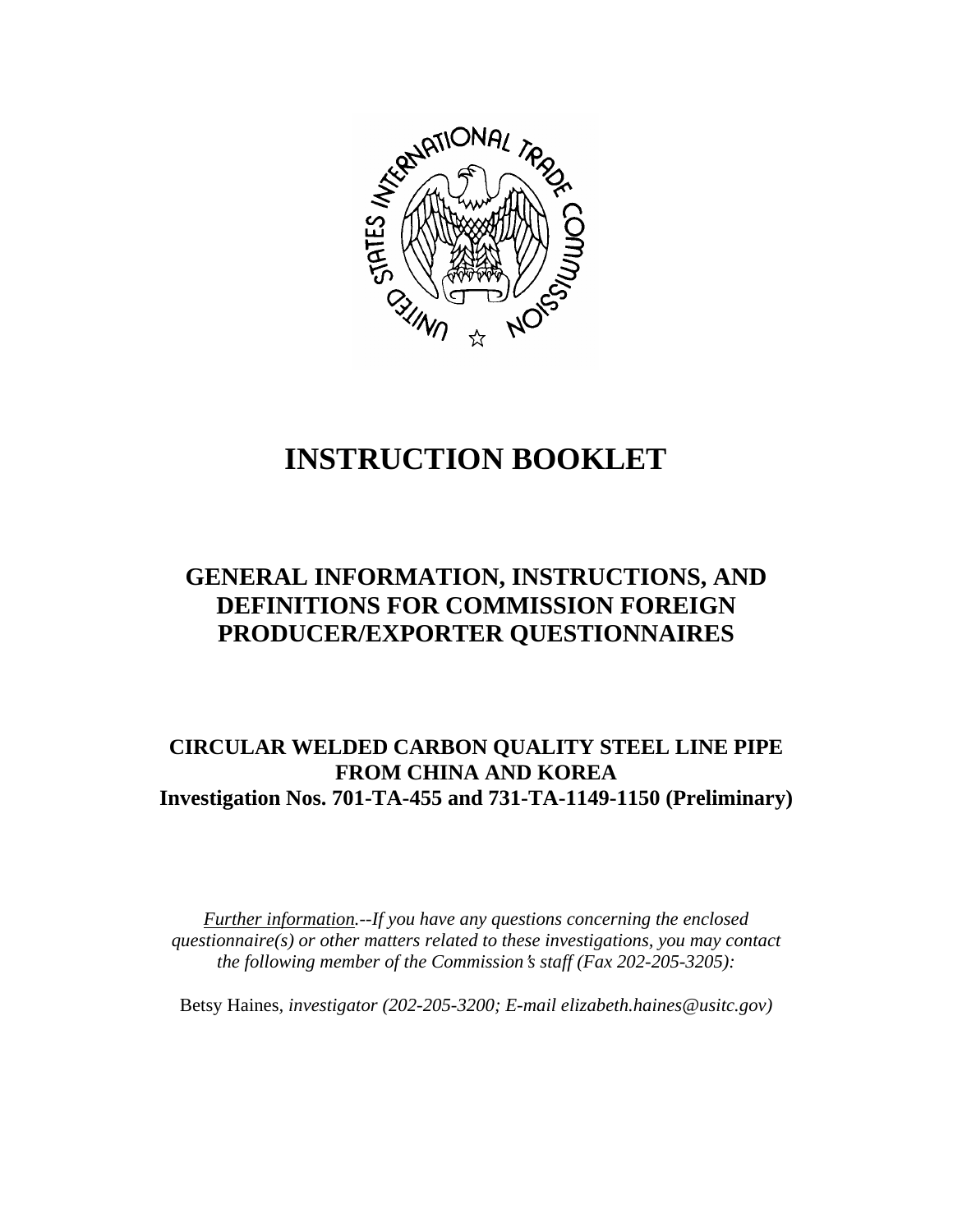#### **GENERAL INFORMATION**

*Background*.--These investigations were instituted in response to a petition filed on April 3, 2008 by Maverick Tube Corp. (Houston, TX), Tex-Tube Co. (Houston, TX), U.S. Steel Corp. (Pittsburgh, PA), and the United Steel, Paper and Forestry, Rubber, Manufacturing, Energy, Allied Industrial and Service Workers International Union, AFL-CIO-CLC (Pittsburgh, PA). Countervailing and/or antidumping duties may be assessed on the subject imports as a result of these investigations if the Commission makes an affirmative determination of injury, threat, or material retardation, and if the U.S. Department of Commerce makes an affirmative determination of subsidization and/or dumping.

Questionnaires and other information pertinent to these investigations are available at **GET WEBSITE**. Address all correspondence to the United States International Trade Commission, Washington, DC 20436. Hearing-impaired individuals can obtain information regarding these investigations via the Commission's TDD terminal (202-205-1810).

*Due date of questionnaire(s)*.--Return the completed questionnaire(s) to the United States International Trade Commission by no later than April 17, 2008. Although the enclosed postpaid envelope may be used to return the completed questionnaire, use of an overnight mail service may be necessary to ensure that your response actually reaches the Commission by April 17, 2008. If you do not use the enclosed envelope, please make sure the completed questionnaire is sent to the attention of Betsy Haines. **Return only one copy of the completed questionnaire(s), but please keep a copy for your records so that you can refer to it if the Commission staff contacts you with any questions during the course of the investigations.**

*Service of questionnaire response(s)*.--In the event that your firm is a party to these investigations, you are required to serve a copy of the questionnaire(s), once completed, on parties to the proceeding that are subject to administrative protective order (see  $\overline{19}$  CFR  $\overline{S}$  207.7). A list of such parties is maintained by the Commission's Secretary and may be obtained by calling 202-205-1803. A certificate of service must accompany the copy of the completed questionnaire(s) you submit (see 19 CFR § 207.7).

*Confidentiality*.--The commercial and financial data furnished in response to the enclosed questionnaire(s) that reveal the individual operations of your firm will be treated as confidential by the Commission to the extent that such data are not otherwise available to the public and will not be disclosed except as may be required by law (see 19 U.S.C. § 1677f). Such confidential information will not be published in a manner that will reveal the individual operations of your firm; however, nonnumerical characterizations of numerical business proprietary information (such as discussion of trends) will be treated as confidential business information only at the request of the submitter for good cause shown.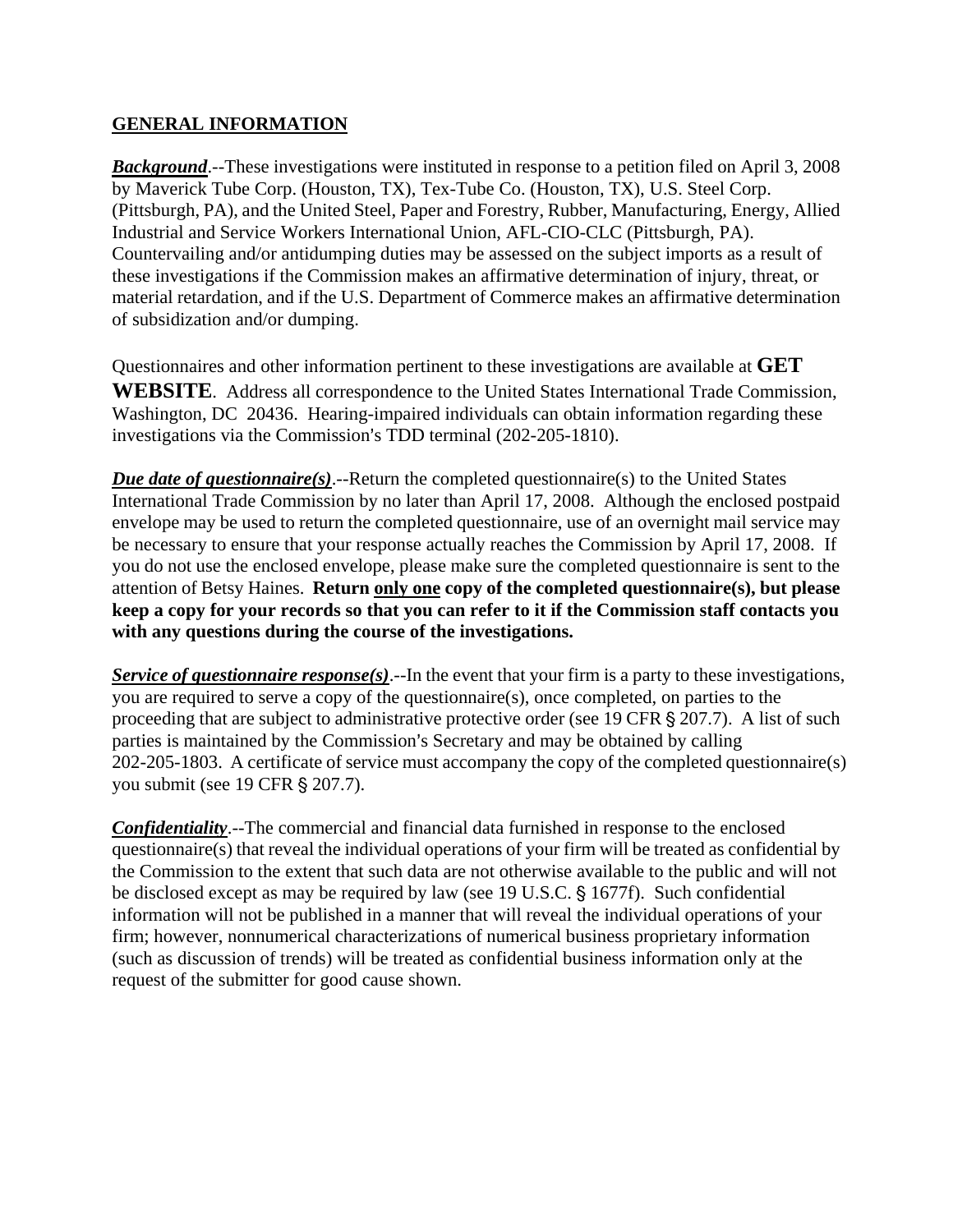# **GENERAL INFORMATION--***Continued*

*Verification***.--The information submitted in the enclosed questionnaire(s) is subject to audit and verification by the Commission. To facilitate possible verification of data, please keep all your workpapers and supporting documents used in the preparation of the questionnaire response(s).**

*Release of information*.--The information provided by your firm in response to the questionnaire(s), as well as any other business proprietary information submitted by your firm to the Commission in connection with the investigations, may become subject to, and released under, the administrative protective order provisions of the Tariff Act of 1930 (19 U.S.C. § 1677f) and section 207.7 of the Commission's Rules of Practice and Procedure (19 CFR § 207.7). This means that certain lawyers and other authorized individuals may temporarily be given access to the information for use in connection with these investigations or other import-injury investigations conducted by the Commission on the same or similar merchandise; those individuals would be subject to severe penalties if the information were divulged to unauthorized individuals.

# **INSTRUCTIONS**

*Answer all questions*.--Do not leave any question or section blank unless a questionnaire expressly directs you to skip over certain questions or sections. If the answer to any question is "none," write "none." If information is not readily available from your records in exactly the **form requested, furnish carefully prepared estimates--designated as such by the letter E<sup>"</sup>--and explain the basis of your estimates**. Answers to questions and any necessary comments or explanations should be supplied in the space provided or on separate sheets attached to the appropriate page of the questionnaire(s). If your firm is completing more than one questionnaire in connection with these investigations (i.e., a producer, importer, purchaser, and/or foreign producer questionnaire), you need not respond to duplicated questions in the questionnaires.

*Consolidate all establishments in your country*.--Report the requested data for your establishment(s) located in your country. **Firms operating more than one establishment should combine the data for all establishments into a single report.**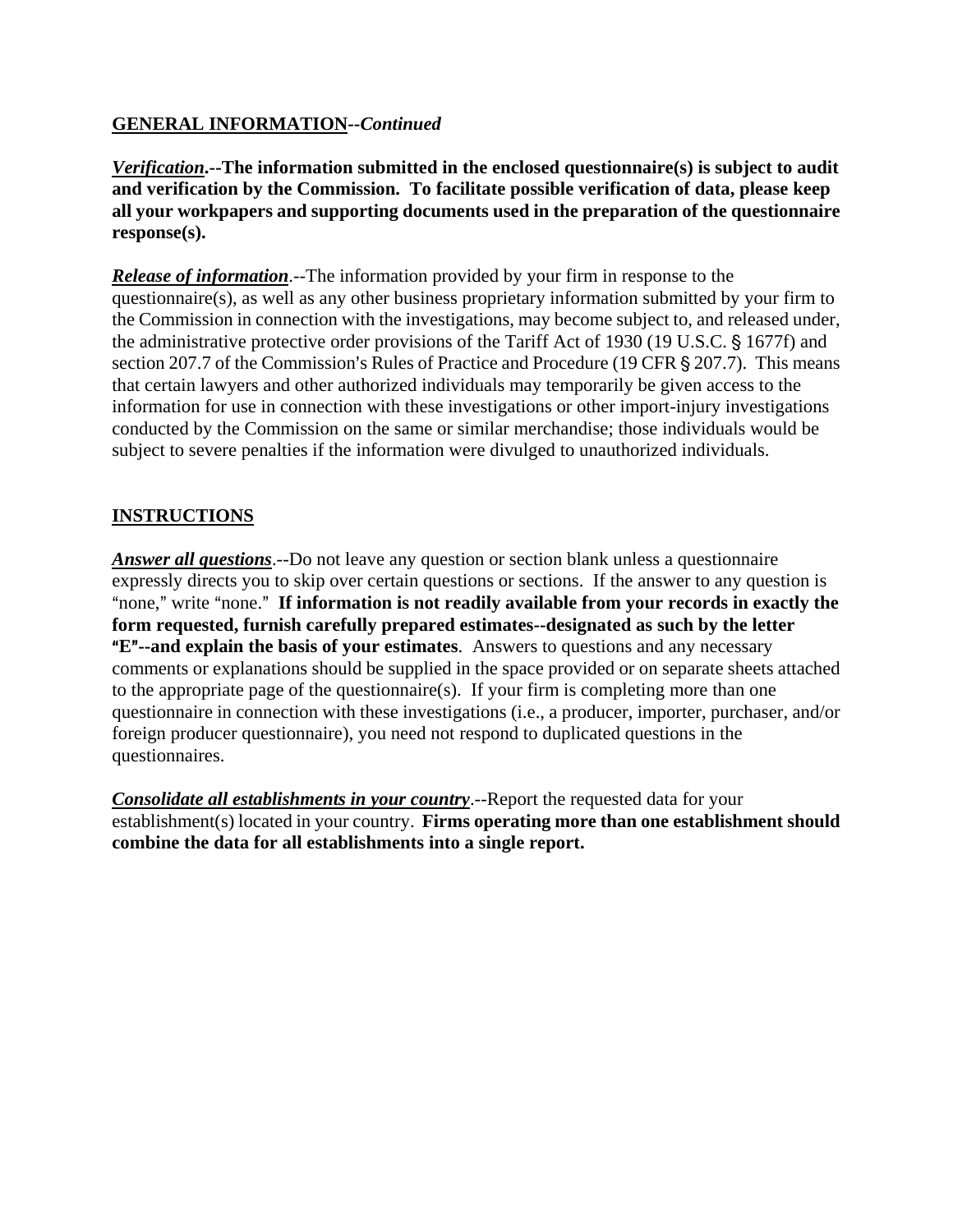#### **INSTRUCTIONS--***Continued*

*Filing instructions*.—Questionnaires may be filed either in paper form or electronically.

#### **OPTIONS FOR FILING IN PAPER FORM**

**• Overnight mail service**.—Mail to the following address:

#### **United States International Trade Commission Office of Investigations, Room 615 500 E Street, SW Washington, DC 20024**

**• Fax**.—Fax to 202.205.3205.

**• U.S. mail**.—Mail to the address above, but use zip code 20436. *This option is not recommended. U.S. mail sent to government offices undergoes additional processing to screen for hazardous materials; this additional processing results in substantial delays in delivery.* 

#### **OPTIONS FOR FILING ELECTRONICALLY**

This questionnaire is available in "fillable" MS Word form format on the Commission's website at **GET WEBSITE** You may complete the questionnaire electronically, print it out, and submit it in paper form as described above, or you may submit it electronically through one of the following means:

**• Compact disc (CD)**.—Copy your questionnaire onto a CD, include a signed certification page (page 1) (either in paper form or scanned PDF copied onto CD), and mail to the address above. *It is strongly recommended that you use an overnight mail service. U.S. mail sent to government offices undergoes additional processing which not only results in substantial delays in delivery but may also damage CDs.* 

**• E-mail**.—E-mail your questionnaire to the investigator identified on page 1 of the Instruction Booklet; include in the e-mail subject line: BPI Questionnaire, **INV. NOS. 455 and 1149-1150**. *Please note that submitting your questionnaire by e-mail may subject your firm's business proprietary information to transmission over an unsecure environment and to possible disclosure. If you choose this option, the Commission warns you that any risk involving possible disclosure of such information is assumed by the submitter and not by the Commission.* 

Note: If you choose to submit this questionnaire electronically, please also include a scanned PDF of the signed certification page (page 1). Your questionnaire will not be accepted into the record without a signed certification page. In addition, if service of the questionnaire is required, such service should be made in paper form.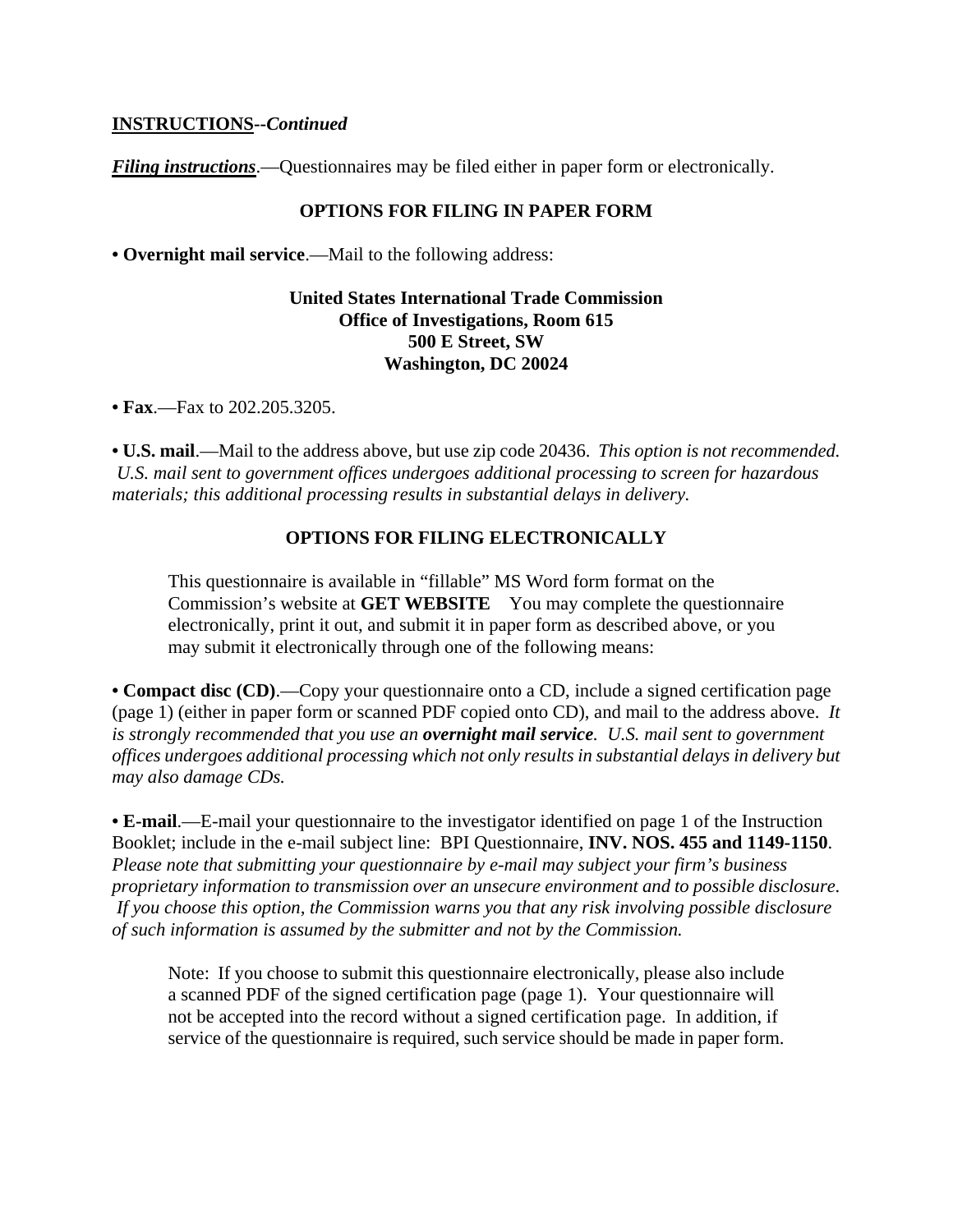# **INSTRUCTIONS--***Continued*

# **INSTRUCTIONS FOR FILING VIA EDIS**

#### **STEP 1: REGISTER AS A NEW USER IN EDIS** (current registered users may skip this step)

- The authorized official whose name appears under the Certification at the bottom of page 1 of the questionnaire should be the person who completes the registration in EDIS
- Go to https://eofpub.usitc.gov/edis-efile/app
- Click on Register
- Read and accept the Terms of Use Agreement
- Complete the EDIS Online User Registration form
	- o In the **Firm/Organization** field, select **Questionnaire Respondent**
- Click **Submit Registration**

## **STEP 2: ELECTRONICALLY SUBMIT YOUR QUESTIONNAIRE(S) IN EDIS**

- Click on E-File Documents
- Under **Submitter Information**, type the name of your firm in the **Filed On Behalf Of** field
- Under **Investigation Information**, click on **Find Investigation**
	- o For **Investigation Phase**, select **"***Preliminary***"** and for **Investigation Number**, type **"701-455"**; Click on **Find Investigation**
	- o Click in the circle to the left of the investigation number that appears, then click on **Select** and confirm by clicking **OK**
- Under **Document Filing Information**
	- o For **Document Type**, select **Questionnaire Foreign Producer**, **Questionnaire – Importer**, or **Questionnaire – U.S. Producer**, as appropriate
	- o Leave **Document Title** field blank
- Under **Add Document Attachments for Electronic Submission**
	- o In the **Attach File** field, click on **Browse**, locate your MS Word questionnaire file, and double-click the file
	- o The **Attachment Title** field is optional
	- o Click on **Attach Files** (note that your file will be listed below under **Attachments**)
	- o You must attach a scanned PDF of the signed certification page (page 1). If you wish to attach any other files, i.e., supporting documents, do so at this time (unlike the questionnaire itself, these additional documents **must** be PDFs). **Only one questionnaire may be filed at a time**.
	- o When you have attached all relevant files, click on **Submit Document w/attachments**. An **EDIS Document Submission Confirmation** screen will appear. Confirm the information and click on **Accept Information**. An **EDIS Notice of Receipt of Electronic Documents** will appear, which completes the process. If you wish to electronically file another questionnaire, repeat Step 2.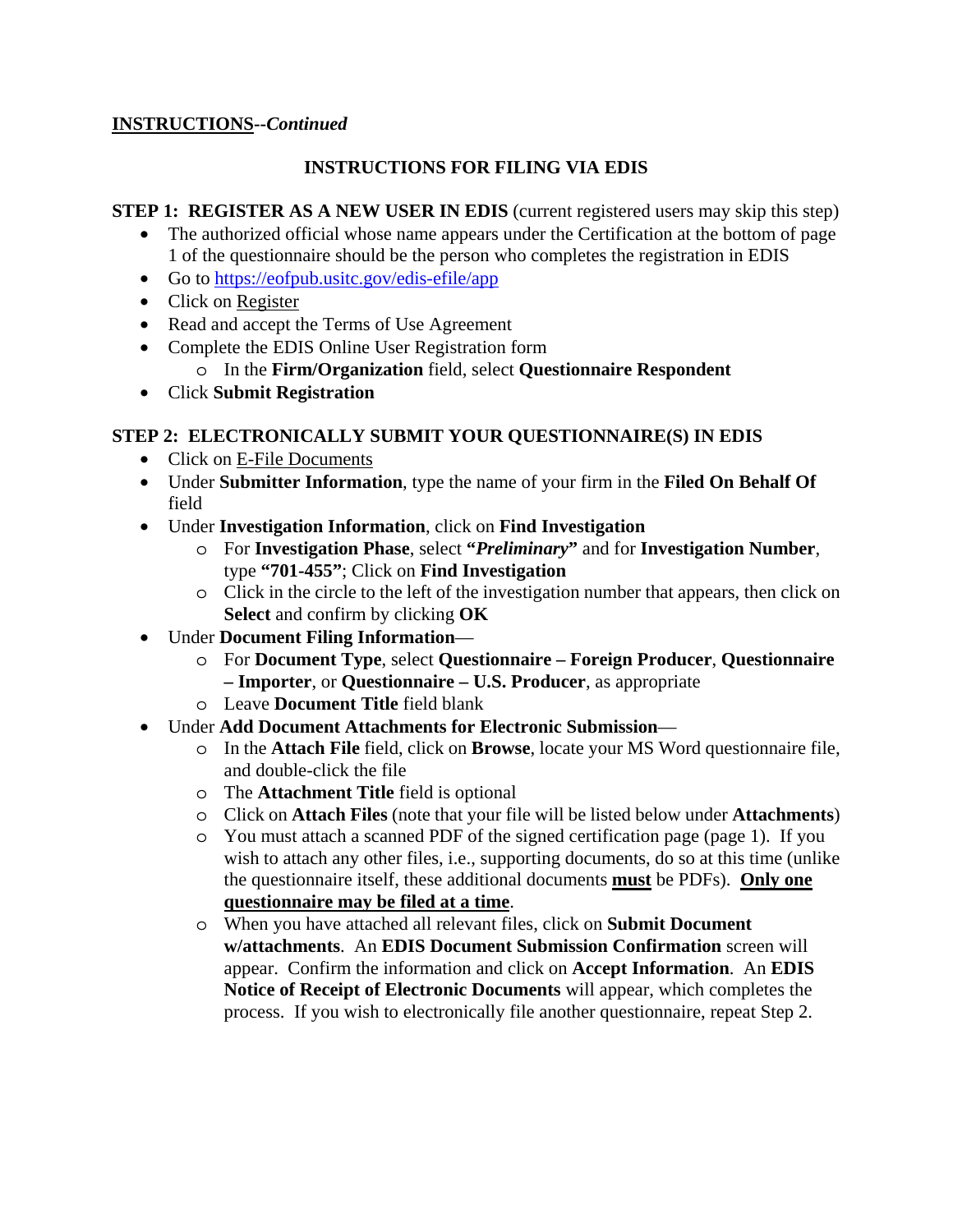# **DEFINITIONS**

<u>.</u>

*Circular Welded Carbon Quality Steel Line Pipe ("Line Pipe")*.— The products covered by these investigations are circular welded carbon quality<sup>1</sup> steel pipe of a kind used for oil and gas pipelines, not more than 406.4 mm (16 inches) in outside diameter, regardless of wall thickness, surface finish (black, or coated with any coatings compatible with line pipe), and regardless of end finish (plain end, beveled ends for welding, threaded ends or threaded and coupled, as well as any other special end finishes), and regardless of stenciling.

 The subject imports are normally imported under HTS categories 7306.19.1010, 7306.19.1050, 7306.19.5110, and 7306.19.5150. Prior to 2007, the subject merchandise was covered by HTS categories 7306.10.1010, 7306.10.1050, 7306.10.5010, and 7306.10.5050. HTS numbers are given for reference purposes only, and are not dispositive of the scope.

*Firm*.--An individual proprietorship, partnership, joint venture, association, corporation (including any subsidiary corporation), business trust, cooperative, trustee in bankruptcy, or receiver under decree of any court.

*Related firm*.--A firm that your firm solely or jointly owned, managed, or otherwise controlled; a firm that solely or jointly owned, managed, or otherwise controlled your firm; and/or a firm that was solely or jointly owned, managed, or otherwise controlled by a firm that also solely or jointly owned, managed, or otherwise controlled your firm.

*Establishment*.--Each facility of a firm in your country involved in the production of line pipe (as defined above), including auxiliary facilities operated in conjunction with (whether or not physically separate from) such facilities.

*United States*.--For purposes of these investigations, the 50 States, Puerto Rico, the U.S. Virgin Islands, and the District of Columbia.

*Importer*.--Any person or firm engaged, either directly or through a parent company or subsidiary, in importing line pipe (as defined above) into the United States from a foreign manufacturer or through its selling agent.

 $1$ "Carbon quality" is defined as follows: products in which (1) iron predominates, by weight, over each of the other contained elements, (2) the carbon content is 2 percent or less, by weight, and (3) none of the elements listed below exceeds the quantity by weight respectively indicated: 1.80 percent of manganese, or 2.25 percent of silicon, or 1.00 percent of copper, or 0.50 percent of aluminum, or 1.25 percent of chromium, or 0.30 percent of cobalt, or 0.40 percent of lead, or 1.25 percent of nickel, or 0.30 percent of tungsten, or 0.10 percent of molybdenum, or 0.10 percent of niobium, or 0.15 percent of vanadium, or 0.15 percent of zirconium.